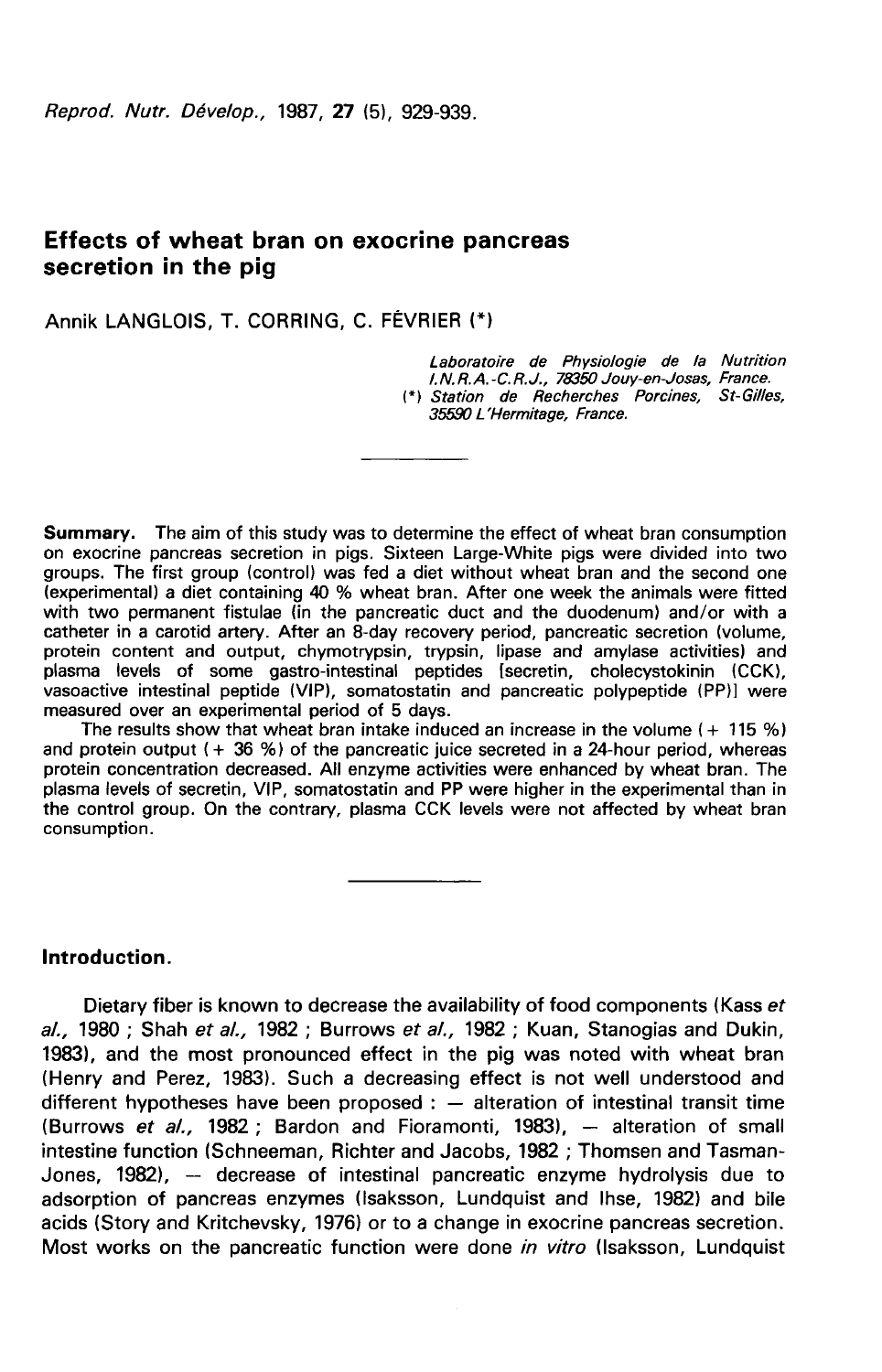#### A. LANGLOIS et al.

Ihse, 1982 ; Dutta and Hlasko, 1985) or in pancreatic tissue and intestinal contents (Schneeman, Richter and Jacobs, 1982 ; Isaksson, Asp and lhse, 1983 ; Shah, Mahoney and Pellet, 1986). There are few studies on the effect of dietary fiber on pancreatic production which reaches the intestine where hydrolysis occurs (Fofana et al., 1981 ; Stock-Damge et al., 1983, 1984 ; Ikegami et al., 1984 ; Sofrankova, 1986), and the purpose of the present work was to evaluate the effects of wheat bran consumption on exocrine pancreas secretion in the fistulated pig. Until now, such data were not available in this species. Furthermore, in order to obtain information on the mechanism involved in pancreatic response to dietary fiber, we determined the plasma levels of some peptides regulating exocrine pancreas secretion.

## Material and methods.

Animals and diets.  $-$  Sixteen growing, castrated Large-White male pigs were divided into two groups. The first group (control) was fed a diet without wheat bran and the second one (experimental) a diet with 40 % wheat bran. The two diets were isoproteic (21 % protein) and isocaloric in crude energy diets were isoproteic (21 % protein) and isocaloric in crude energy  $(4.400$  Kcal/kg), the values being different in digestible energy (Février et al., unpublished data). The diet composition is given in table 1. The feed was

|                                                                                                                                                            | <b>Diets</b>                                        |                                                           |  |
|------------------------------------------------------------------------------------------------------------------------------------------------------------|-----------------------------------------------------|-----------------------------------------------------------|--|
|                                                                                                                                                            | Control group<br>Diet $0\%$                         | Experimental group<br>Diet 40 %                           |  |
| Component, % of fresh matter:                                                                                                                              |                                                     |                                                           |  |
| Coarse wheat bran<br>Wheat<br>Casein<br>Fish meal<br>Dicalcium phosphate<br>Calcium carbonate<br>Sodium chloride<br>Mineral $mix$ $(1)$<br>Vitamin mix (2) | 83<br>5.0<br>5.0<br>1.4<br>1.0<br>0.5<br>4.0<br>0.1 | 40<br>45<br>4.1<br>4.1<br>0.9<br>1.3<br>0.5<br>4.0<br>0.1 |  |
| Component, % of dry weight:                                                                                                                                |                                                     |                                                           |  |
| Crude fiber<br>Neutral Detergent Fiber<br>Acid Detergent Fiber<br>Lignin                                                                                   | 1.90<br>8.87<br>2.70<br>0.50                        | 5.28<br>21.07<br>6.24<br>1.31                             |  |

#### TABLE 1 Composition of diets.

<sup>(1)</sup> Trace elements in mg/kg diet : IK, 0.8 ; CuSO<sub>4</sub>, 5H<sub>2</sub>O, 20 ; ZnSO<sub>4</sub>, H<sub>2</sub>O, 350 ; CoSO<sub>4</sub>, 7H<sub>2</sub>O, 0.4 ; MnSO<sub>4</sub>, H<sub>2</sub>O, 50 ; MgSO<sub>4</sub>, 7H<sub>2</sub>O, 50 ; Ma<sub>2</sub>SeO<sub>3</sub>, 0.4.<br><sup>(2)</sup> In mg/kg diet : vitamin A (500 000 1.U./

(250 I.U./g), 40; vitamin K, 8; vitamin B<sub>1</sub>, 1; vitamin B<sub>2</sub>, 4; pyridoxine chlorhydrate, 1; folic acid, 1 ; vitamin B<sub>12</sub> (500 mg/kg), 40 ; biotin (1 p. 100), 20 ; calcium pantothenate, 10 ; choline, 1 000 ; niacine, 15.

930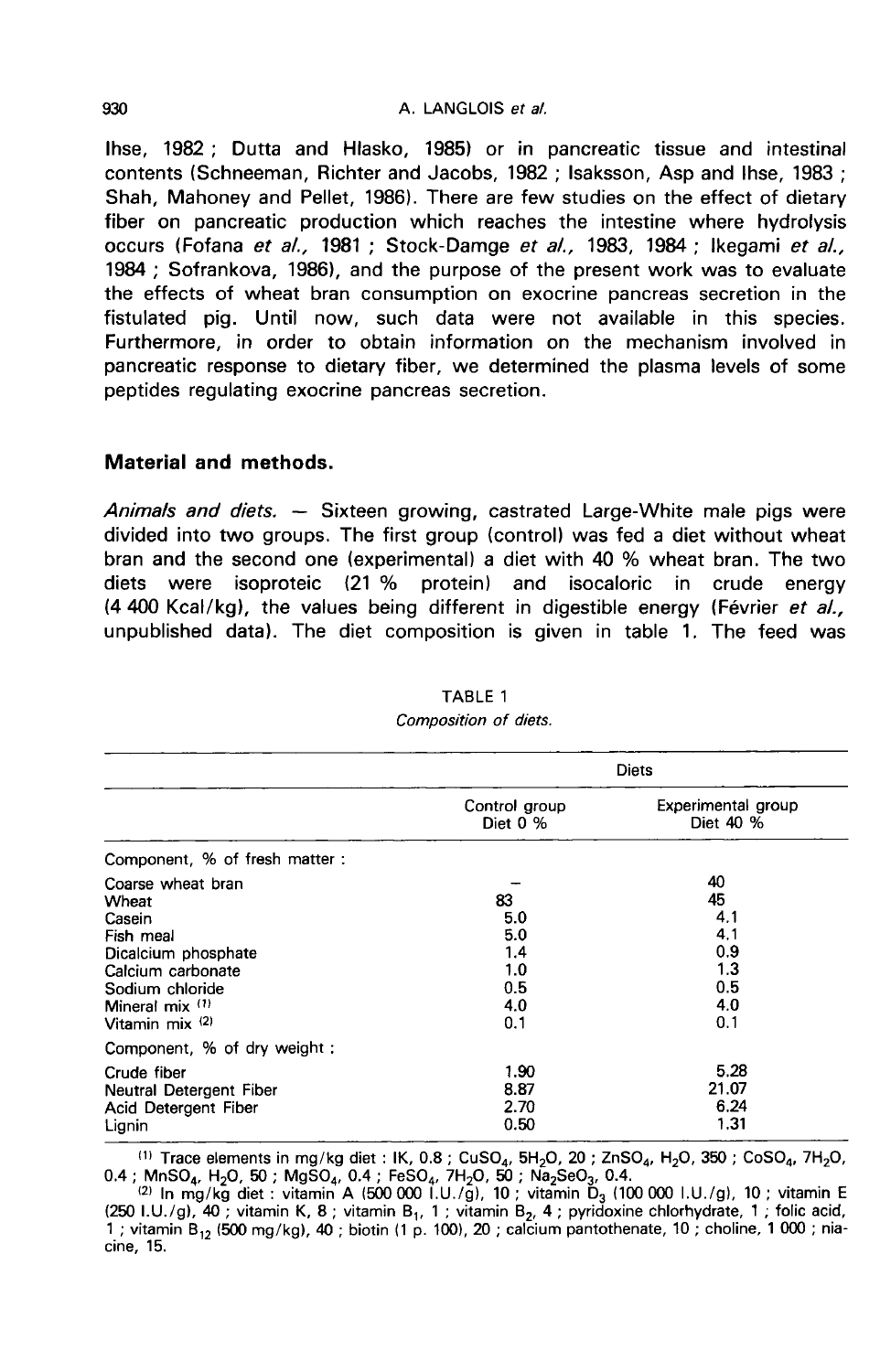provided in two equal meals of 800 g each (food/water : 1/2) at 0900 and 1600 h.

Experimental design.  $-$  The pigs were adapted to their diets for 8 days before surgery. In each group of 8, 5 pigs were fitted with two permanent fistulae, one in the pancreatic duct and the other in the duodenum, according to Corring, Aumaitre and Rérat (1972), at a mean liveweight of 38  $\pm$  1.7 kg for the control group and  $38 + 1.1$  kg for the experimental group. Two of the 5 pigs fistulated in the pancreatic duct were also fitted with a catheter in a carotid artery. The other pigs (3 control and 3 experimental) were only fitted with a fistula in a carotid artery.

After surgery they were put into individual metabolism-type cages and fed their diets during an 8-day recovery period and a 5-day experimental period.

*Measurement of pancreatic secretion.*  $-$  The catheters for pancreatic juice secretion and return were connected to an apparatus which immediately reintroduced the secreted pancreatic juice into the duodenum and automatically gave a precise record of its volume (Juste, Corring and Le Coz, 1983). During the recovery period, the pancreatic juice was entirely reintroduced into the duodenum, and a sample of the secreted juice (4 %) was continuously withdrawn for analysis during the experimental period.

The hourly samples were pooled in five periods according to the level of pancreatic protein secretion : postprandial secretions from 0900 to 1300 h and from 1600 to 2000 h ; interdigestive state from 1300 to 1600 h and basal secretions from 2000 to 0200 h and from 0200 to 0900 h. The samples were stored at  $-$  80 °C until analysis.

Arterial blood sampling. — The catheter in the carotid artery was used to sample arterial blood at 0845, 1200 and 1530 h on each day of the experimental period. These times were chosen according to the level of pancreatic enzyme secretion which was basal at 0845 h, stimulated by food intake at 1200 h and low at 1530 h. Ten ml of blood were collected in ice-chilled tubes containing 10 units of heparin and 500 units of trasylol aprotinin per ml of blood. After centrifugation, plasma aliquots were stored at  $-20$  °C until assay of the regulatory peptides.

### **Analysis**

- Pancreatic juice. - Total proteins and lipase, amylase, trypsin and chymotrypsin activities were determined in all samples. Total proteins were determined according to Lowry et al. (1951). Lipase activity was measured by titrimetry at pH 9 according to the method of Rathelot  $et al.$  (1975). Amylase activity was determined accoding to the modified method of Metais and Bieth (1968) on a biological sample containing high amylase activity (Corring and Saucier, 1972). Chymotrypsin and trypsin activities were measured by titrimetry on ATEE and BAEE substrates, respectively, after proenzyme activation (Reboud, Ben Abdeljlil and Desnuelle, 1962).

- Hormone radioimmunoassays. - Immunoreactive secretin, cholecystokinin (CCK), vasoactive intestinal peptide (VIP), somatostatin and pancreatic polypeptide (PP) were measured in the arterial plasma, according to previously repor-

931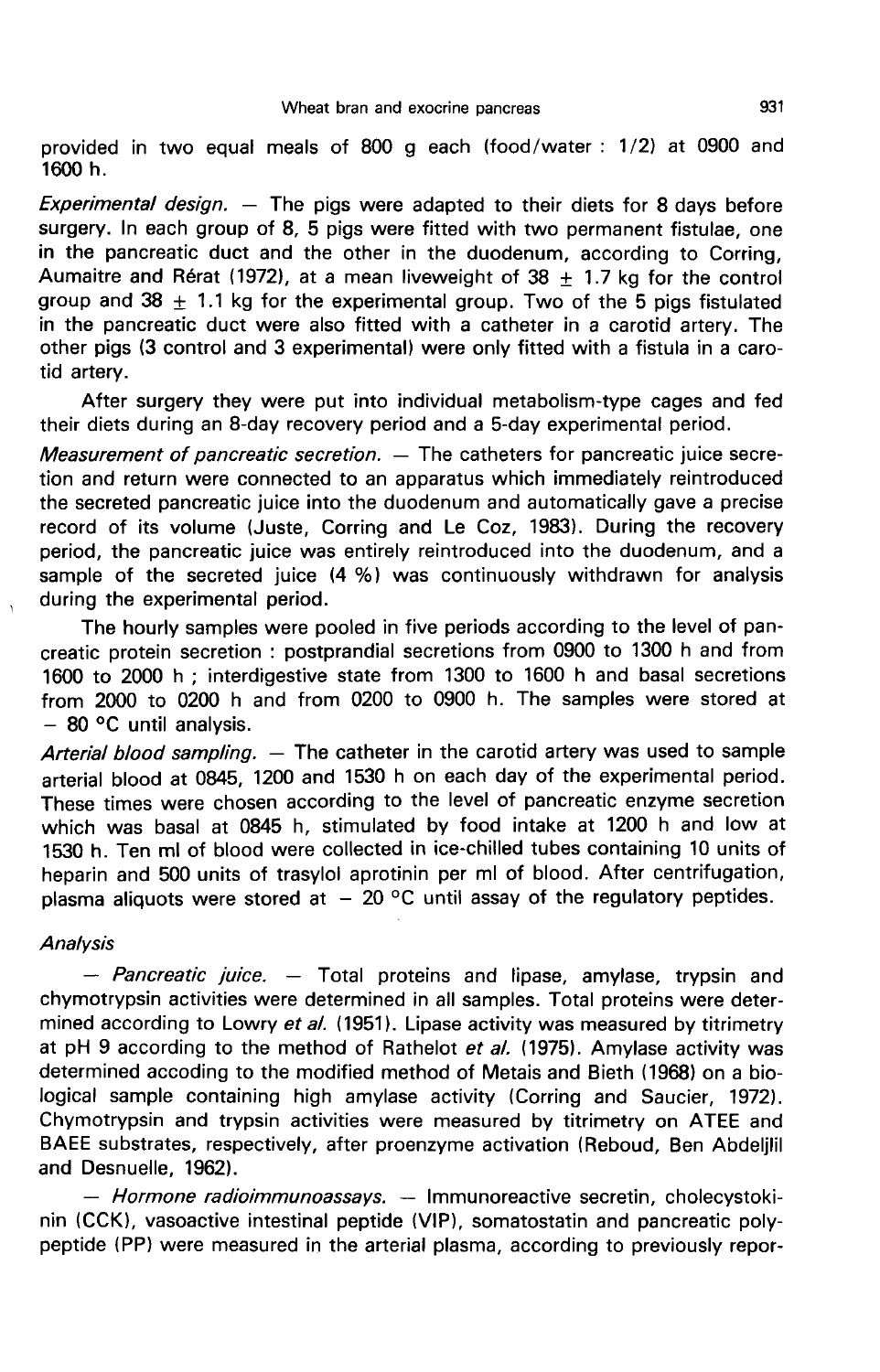ted methods (Pelletier, Chayvialle and Minaire, 1978 : Chayvialle et al., 1978 ; Corring, Gueugneau and Chayvialle, 1986).

Statistical analysis.  $-$  The data were analysed by conventional least-squares analysis for a completely random design. Individual-treatment mean comparisons were tested by multiple-range techniques (Dagnelie, 1970). The statistical difference between two means was accepted when  $P < 0.05$ .

## Results.

During the post-operative period (15 days), animal growth was  $550 + 170$  g/day in the control group and  $400 + 38$  g/day in the experimental one.

*Pancreatic juice.*  $-$  The daily protein output in the pancreatic juice was significantly higher in the experimental than in the control group (19 748 vs 14 540 mg ;  $P < 0.05$ ) (fig. 1). This increase was mainly due to an enhancement of the volume (3 585  $vs$  1 668 ml; P  $<$  0.05). The total protein concentration of the pancreatic juice secreted per 24 h was lower in pigs fed wheat bran (5.6 vs 9.7 mg/ml;  $P < 0.05$ ) (fig. 1).



FIG. 1. -- Effects of wheat bran consumption on volume (ml), protein concentration (mg/ml) and total proteins (mg) secreted per 24 h in pancreatic juice.

 $\Box$  Control group (M  $\pm$  SEM; 25 experimental days; 5 pigs);  $\boxtimes$  Experimental group (M  $\pm$  SEM; 22 experimental days; 5 pigs) \* P < 0.05.

Examination of the hourly volumes clearly indicated that pancreatic volume was higher at all times of the day in pigs fed the experimental diet than in those fed the control diet (fig. 2). The decrease in protein concentration was significant except for the second basal period (0200 to 0900 h), and the increase in protein output became significant from 1600 h (table 2). Daily enzymatic activities (fig. 3) were significantly higher in the experimental group and these increases were seen at all times of the day.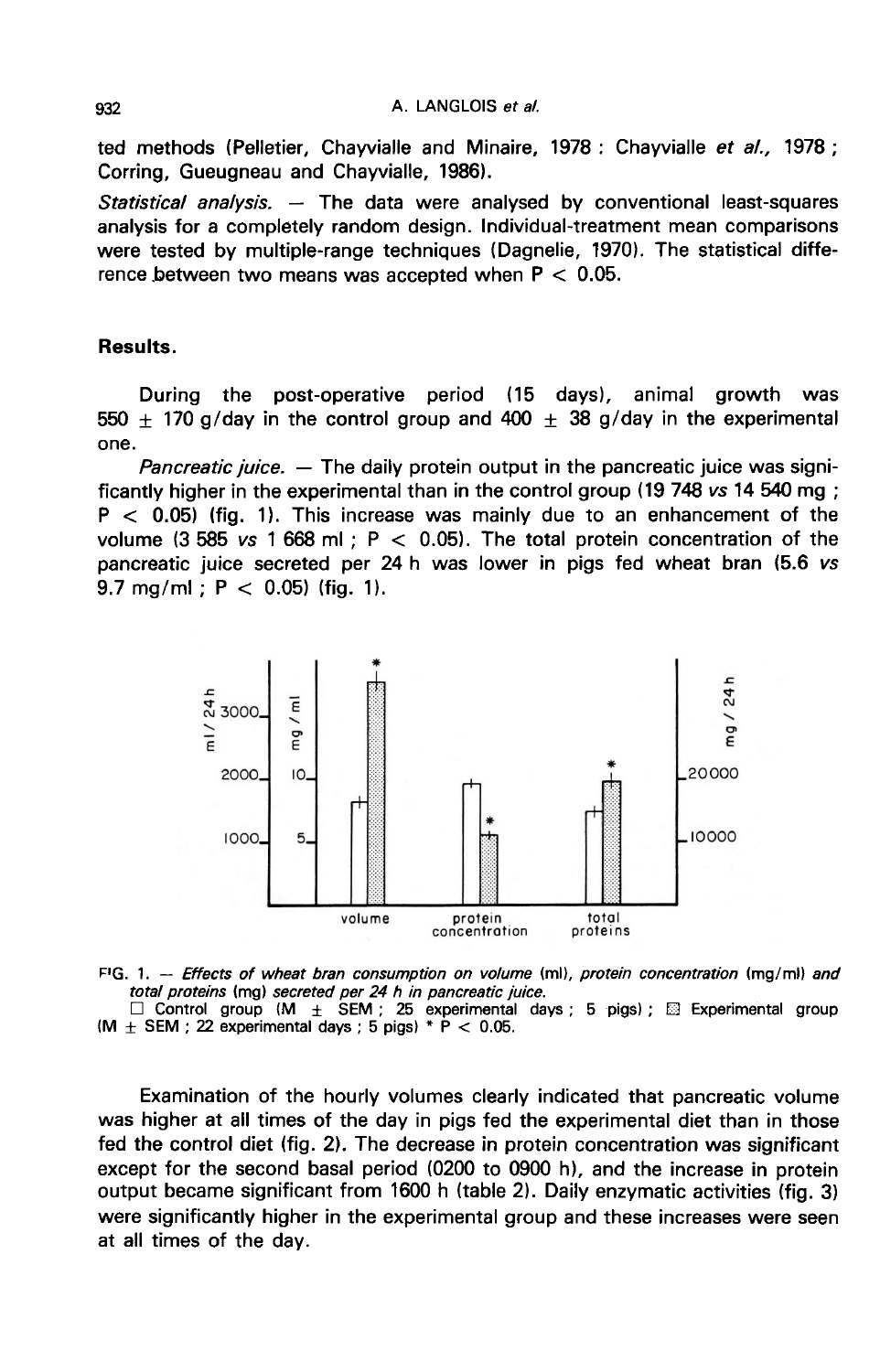

FIG. 2. - Effects of wheat bran consumption on the volume of pancreatic juice secreted per 24 hours.

#### TABLE 2

 $\mathcal{A}$ 

 $\ddot{\phantom{a}}$ 

|                                 |  | <i>Effects of wheat bran consumption on the volume (ml/period),</i>             |  |  |  |  |
|---------------------------------|--|---------------------------------------------------------------------------------|--|--|--|--|
|                                 |  | protein concentration (mq/ml/period) and total proteins (mq/period) of exocrine |  |  |  |  |
| pancreas secretion in pigs (1). |  |                                                                                 |  |  |  |  |

|                  | Volume<br>Diet |             | Protein concentration<br>Diet |      | Total proteins<br>Diet |                                                              |
|------------------|----------------|-------------|-------------------------------|------|------------------------|--------------------------------------------------------------|
|                  |                |             |                               |      |                        |                                                              |
|                  | 0 %            | 40 %        | 0 %                           | 40 % | 0 %                    | 40 %                                                         |
| Period $1^{(2)}$ | $270 + 14$ (3) | $628 + 58*$ |                               |      |                        | $14.5 \pm 0.7$ 6.2 $\pm$ 0.3* 3 823 $\pm$ 247 3 913 + 331    |
| Period 2         | $242 + 21$     | $442 + 19*$ |                               |      |                        | $9.2 + 0.4$ 5.3 + 0.3* 2 169 + 199 2 387 + 182               |
| Period 3         | $244 + 19$     | $619 + 27*$ |                               |      |                        | $12.1 + 0.6$ 6.5 + 0.3* 2891 + 231 4 114 + 337*              |
| Period 4         | $388 + 41$     | $919 + 55*$ |                               |      |                        | $8.2 + 0.5$ 5.2 + 0.2* 2960 + 311 4840 + 365*                |
| Period 5         | $533 + 41$     | $970 + 61*$ |                               |      |                        | $5.2 \pm 0.4$ 4.6 $\pm$ 0.2 2 726 $\pm$ 288 4 494 $\pm$ 351* |

(1) Diet 0 % (25 experimental days, 5 pigs); Diet 40 % (22 experimental days, 5 pigs).<br>(2) Period 1: 0900 to 1300 h; Period 2: 1300 to 1600 h; Period 3: 1600 to 2000 h; Periode 4: 2000 to 0200 h; Period 5: 0200 to 0900 h.

 $\ddot{\phantom{1}}$ 

(3) M  $\pm$  SEM.<br>\* P < 0.05.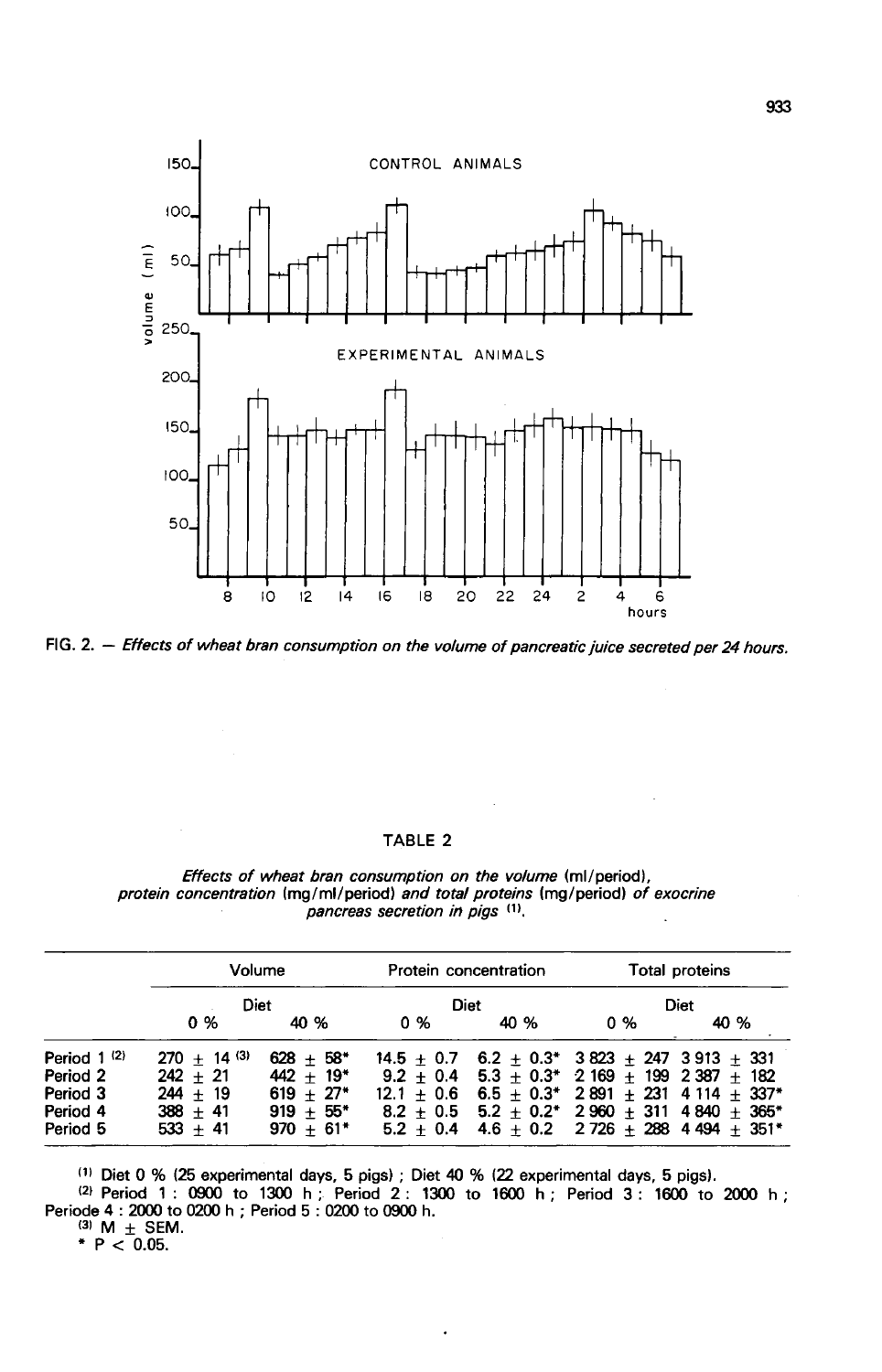Regulatory peptides. ― Feeding the wheat bran diet induced an increase in plasma levels of secretin and VIP (table 3) and these increases were significant except for secretin at 0 845 h.

Plasma levels of somatostatin and PP were higher in the experimental group. The difference between the two groups became significant at 1200 and 1530 h for somatostatin and at 0845 and 1530 h for PP levels (table 3).

On the contrary, plasma CCK levels were not affected by wheat bran consumption, whatever the time of blood collection (table 3).



- FIG. 3. Effects of wheat bran consumption on pancreatic activities (Units/24 hours) of chymotrypsin, trypsin, lipase and amylase.
- Control group (M  $\pm$  SEM; 25 experimental days; 5 pigs); <br>
(M  $\pm$  SEM; 25 experimental days; 5 pigs); <br>
(M  $\pm$  SEM; 22 experimental days; 5 pigs) \* P < 0.05.

#### TABLE 3

Effects of wheat bran consumption on plasma levels (1) (pg/ml) of secretin, cholecystokinin (CCK), pancreatic polypeptide (PP), somatostatin and vasoactive intestinal peptide (VIP), in pigs.

|                        | <b>0845 h</b><br><b>Diet</b>     |                              | 12 h<br>Diet          |                                                                                  | 1530 n<br><b>Diet</b> |                                                     |
|------------------------|----------------------------------|------------------------------|-----------------------|----------------------------------------------------------------------------------|-----------------------|-----------------------------------------------------|
|                        |                                  |                              |                       |                                                                                  |                       |                                                     |
|                        | 0 %                              | 40 %                         | 0 %                   | 40 %                                                                             | 0 %                   | 40 %                                                |
| Secretin<br><b>CCK</b> | $19.4 + 1.2$ (2)<br>$14.8 + 0.8$ | $25.1 + 2.6$<br>$14.6 + 0.7$ |                       | $19.3 + 1.3$ $30.4 + 2.9^*$<br>$20.5 + 1.3$ 17.7 + 1.1 15.9 + 0.8 16.6 $\pm$ 1.0 |                       | $18.9 + 1.2$ 29.7 $\pm$ 2.2*                        |
| PP<br>Somatostatin     | $165 + 21$<br>$45.5 + 3.6$       | $317 + 38*$<br>$50.4 + 3.5$  | $462 + 38 + 514 + 36$ | $57.2 + 4.3$ 72.8 + 5.2*                                                         |                       | $195 + 18$ $328 + 28$ *<br>$49.7 + 3.3$ 58.9 + 3.0* |
| VIP.                   | $16.0 + 1.3$                     |                              |                       | $23.9 + 3.2^*$ 15.2 + 1.1 24.8 + 3.3* 15.9 + 1.1 25.3 $\pm$ 2.9*                 |                       |                                                     |

(1) Diet 0 % (25 experimental days, 5 pigs); Diet 40 % (22 experimental days, 5 pigs).

 $(2)$  M  $\pm$  SEM.

\*  $P < 0.05$ .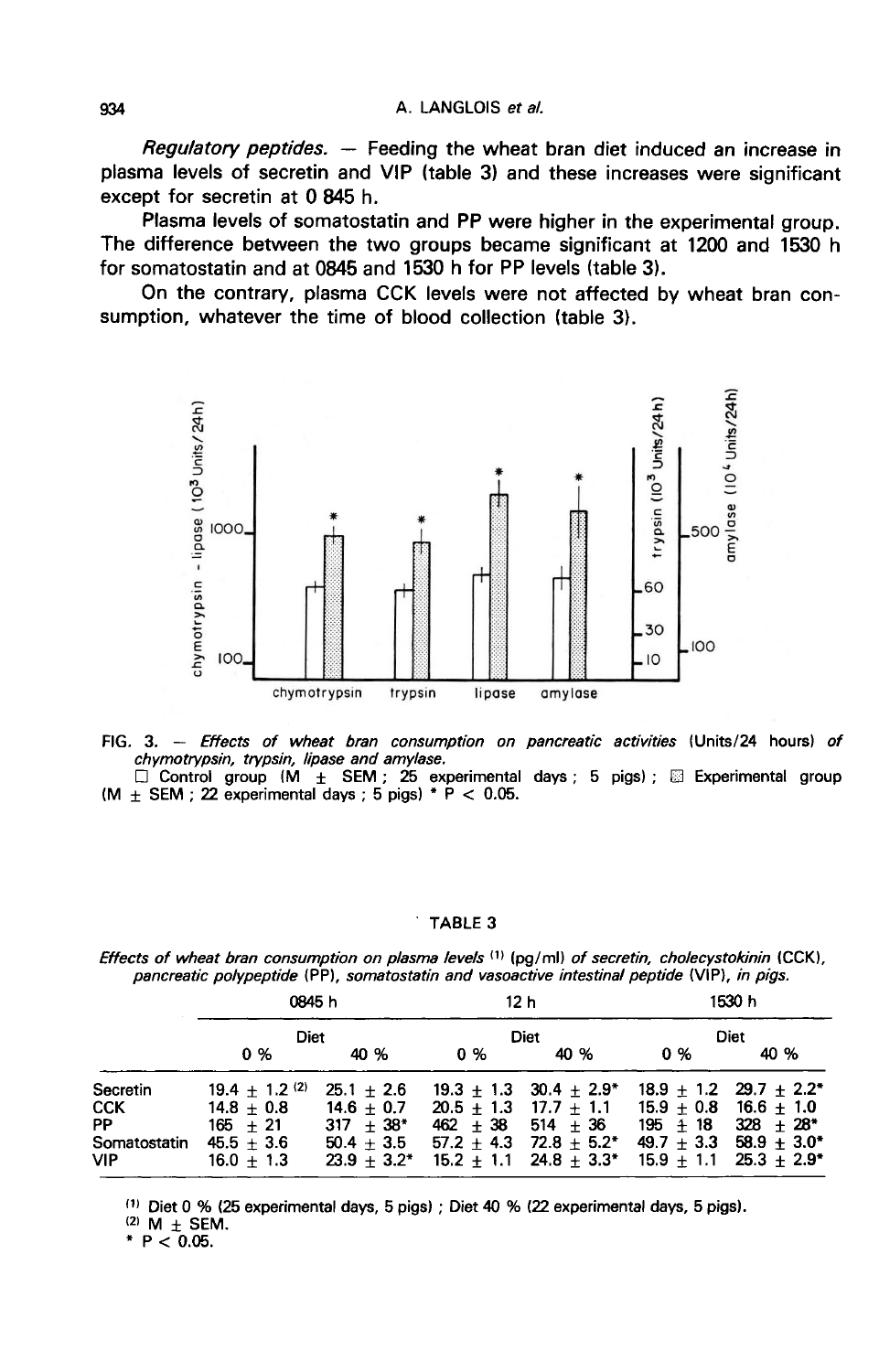### **Discussion**

In the present work, we have described the effects of the consumption of a dietary fiber on exocrine pancreas secretion in the conscious pig normally fed, without any exogenous stimulation of secretion. Animal growth in both the control and experimental groups can be considered as quite normal after surgery since it was similar to that observed in the pigs before fistulation.

Daily protein secretion was divided into five time-periods, two of them corresponding to pancreatic response to meal consumption and thus to stimulated secretion. Protein basal secretion was observed in the other three periods, namely during the night.

In pigs adapted to a wheat bran-rich diet, total pancreatic protein production per 24 h was increased by 36 %. This increase resulted mainly from an augmentation  $(+ 115 %)$  of juice volume and probably from enhancement of pancreatic protein biosynthesis. The volume was elevated at all times of the day, during stimulation as well as during basal secretion. Stock-Damge et al. (1983, 1984) studying the dog also reported a significant stimulatory effect on volume and total protein production of basal pancreatic secretion (fasted animals) or of stimulated secretion (intravenous perfusion of secretin alone or of secretin  $+$ caerulein) when the animal was adapted to wheat bran intake. In fistulated rats fed wheat bran for 3 weeks, Fofana et al. (1981) observed a slight increase in pancreatic enzyme production stimulated with 2-deoxyglucose, while juice volume was not affected. In the same species, Sommer and Kasper (1984) showed that the addition of wheat bran to a fiber-free diet for 6 weeks caused an increase in bicarbonate production when pancreatic secretion was stimulated with secretin and CCK, the basal secretion being unchanged.

Pancreatic juice volume per 24 h in the control pigs showed a short, high increase in the first hour after meal consumption, followed by a decrease and then by a progressive increase. This observation confirms data obtained in more than 50 pigs fed a normal standard feed (Corring, unpublished data). On the contrary, such a biphasic response to meal consumption rate was not observed in the experimental animals. Secretion volume seemed to be stimulated by wheat bran to such an extent that the effect of the meal was not evident.

Total activities increased in pigs fed wheat bran : trypsin,  $+58\%$ ; chymotrypsin,  $+59\%$ ; amylase,  $+70\%$ ; lipase,  $+78\%$ . Stock-Damge et al. (1983, 1984) also reported increased activities of amylase and chymotrypsin but decreased activity of lipase in the pancreatic juice of dogs fed wheat bran. Wheat bran intake does seem to affect pancreatic enzyme production in pigs but does not induce any decrease in enzyme activity as in dogs. The low digestibility of the diet containing wheat bran (Kass et al., 1980 ; Henry and Perez, 1983) could thus be explained by the alteration of another digestive step. According to Schneeman, Richter and Jacobs (1982), pancreatic enzyme activities in intestinal contents are decreased in rats fed a diet containing 20 % cellulose. In humans, a bran-rich wheat diet induced a decrease in the total activities of lipase, amylase and trypsin in the duodenal contents (Isaksson et al., 1982). In these cases, wheat bran would exert an inhibitory effect on pancreatic enzymes ; such an effect has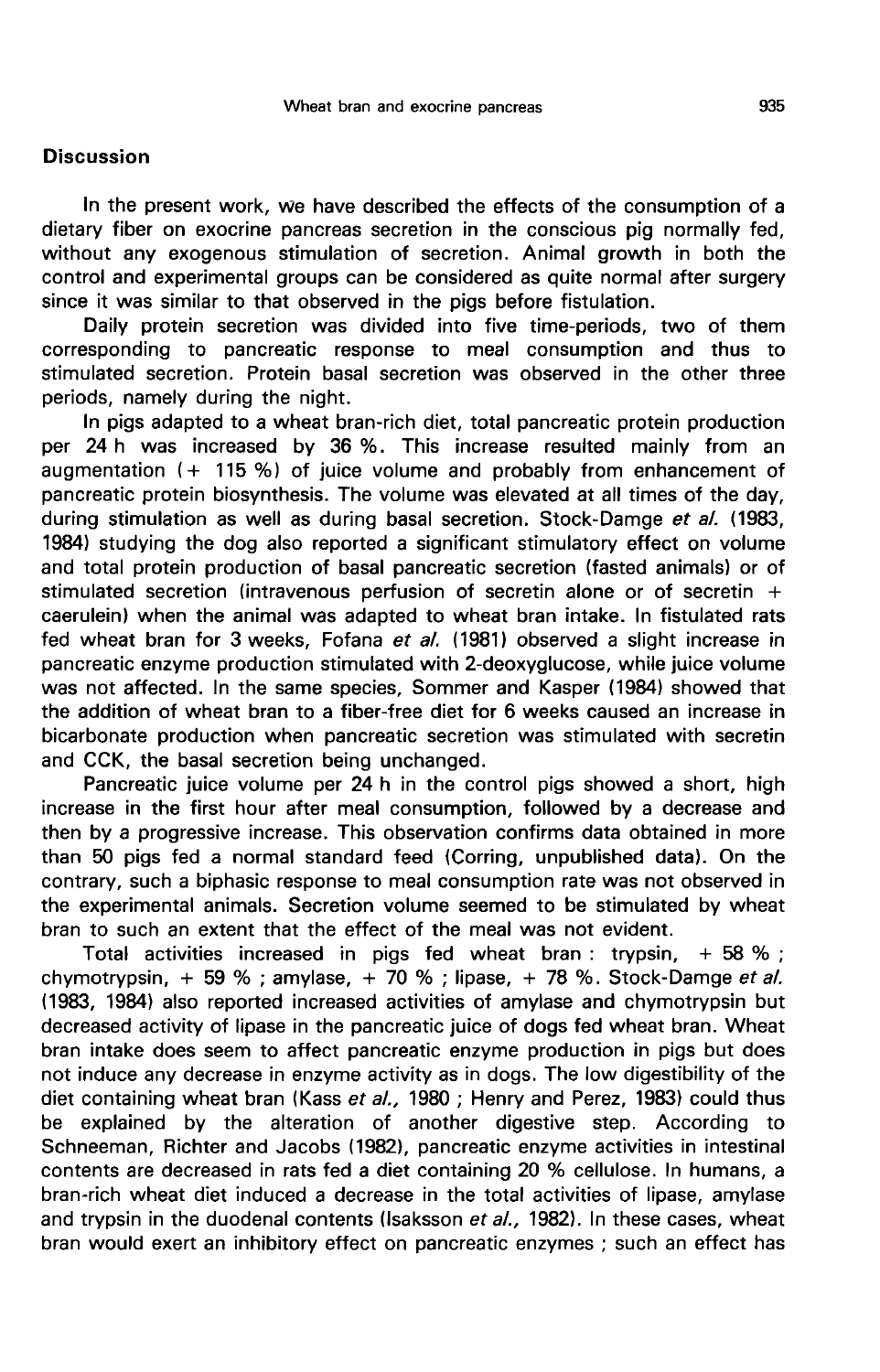been shown *in vitro* by many authors (Isaksson, Lundquist and Ishe, 1982 ; Dutta and Hlasko, 1985). On the other hand, decreased enzyme activities could also be explained by the acceleration of the gastrointestinal transit induced by wheat bran (Burrows et al., 1982 ; Bardon and Fioramonti, 1983).

The mechanism involved in the augmentation of juice volume, observed in the pigs fed wheat bran, has to be elucidated. A similar increase in volume was reported in pigs fed raw soyabean containing proteolytic enzyme inhibitors (Corring, Gueugneau and Chayvialle, 1986), and Mitsunaga (1974) and Hansen and Schulz (1982) showed that wheat bran also contains proteolytic and amylase enzyme inhibitors. The volume increase observed in the present study might be partly due to the presence of enzyme inhibitors in the diet. Furthermore, it was reported (Corring, Gueugneau and Chayvialle, 1986) that pancreatic response to raw soyabean caused the release of peptides regulating pancreatic secretion, namely secretin.

In the present work, the plasma level of some peptides was determined. If these measurements cannot explain all the variations of pancreatic secretion of pigs fed wheat bran, a few relationships between pancreatic volume and peptide changes are evident. There was an increase in juice volume between 0 800 and 0900 h (123  $\pm$  13 vs 66  $\pm$  9 ml), 1200 and 1300 h (138  $\pm$  14 vs 59  $\pm$  4 ml) and 1500 and 1600 h (143  $+$  14 vs 84  $+$  10 ml), and an increase in the plasma levels of secretin and VIP at 0845, 1200 and 1530 h in pigs fed wheat bran. Secretin and VIP are known to stimulate the volume of exocrine pancreas secretion in pigs (Jensen et al., 1978 ; Schaffalitzky et al., 1979). We also noted an increase in the plasma levels of PP and somatostatin, peptides known to inhibit the volume of pancreatic secretion in dogs (Konturek et al., 1982, 1985). Such an effect in pigs does not seem to be due to somatostatin ; this agrees with results obtained by Bloom, Joffe and Polak (1975) and by Fahrenkrug et al. (1979). Concerning PP, Konturek et al. (1982) did not observe any inhibitory effect on the volume of pancreatic secretion when human PP was perfused in men.

Pancreatic protein output was not affected by wheat bran consumption during period 1 (0900-1300 h) and period 2 (1300-1600 h) but the protein content in the juice decreased in the meantime. This decrease can be explained by both the absence of variation in the plasma level of CCK (known to increase pancreatic protein concentration and protein output in pigs : Jensen et al., 1981) as well as by the increase in the plasma level of PP, known to inhibit pancreatic protein secretion in many species (Lin et al., 1977 ; Konturek et al., 1982 ; Louie, William and Owyang, 1985).

In *conclusion*, the daily production of pancreatic proteins in pigs adapted to a wheat bran-rich diet was decreased, probably due to an enhancement of pancreatic enzyme biosynthesis, but mainly to an augmentation in juice volume. The latter would result from a change in the plasma profile of peptides regulating pancreatic secretion, namely of secretin and VIP.

> Requ en mars 1987. Accepté en juin 1987.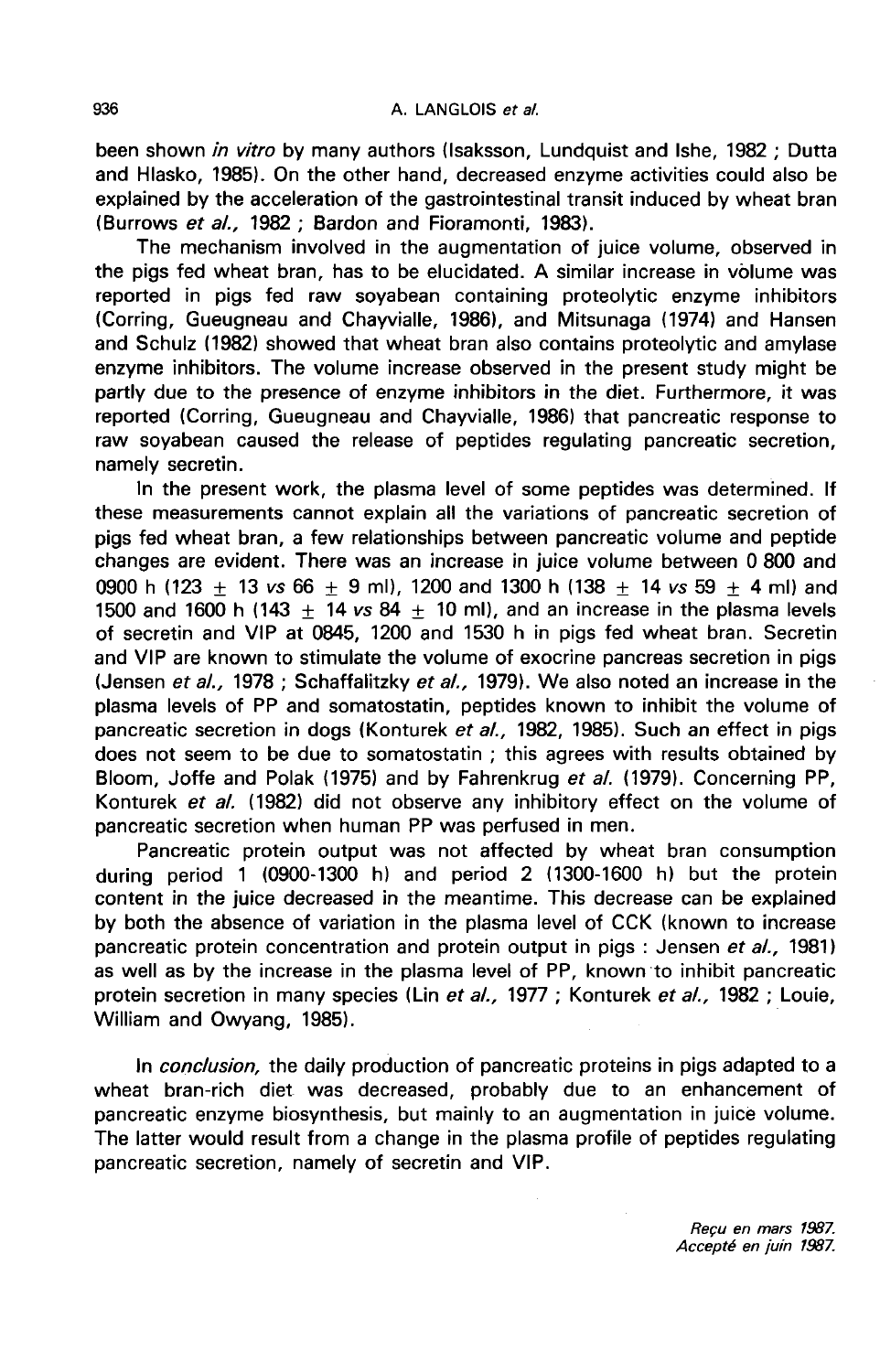Acknowledgements. — The authors wish to thank Anne Marie Gueugneau, Catherine Philippe, Florence Levenez and T. Gibard for their valuable technical assistance and Georgette Brachet and F. Cointepas for animal care. This work was supported by ATP 1984, N° 4400, « Digestive utilization of plant cell wall material by the different animal species » of the « Institut National de la Recherche Agronomique », France.

#### Résumé. Effets de la consommation de son de blé sur la sécrétion pancréatique exocrine chez le porc.

Le but de ce travail était de déterminer, chez le porc, les effets de la consommation d'un régime enrichi en son de blé sur la sécrétion pancréatique exocrine. Deux groupes de 8 porcs chacun, de race Large White, ont été utilisés. Le premier groupe a été nourri avec un régime sans son de blé (témoin) et le second avec un régime contenant 40 % de son de blé (expérimental). Après 1 semaine d'adaptation, les animaux ont été munis de fistules permanentes du canal pancréatique et du duodénum et/ou d'un cathéter dans une artère carotide. Après 8 jours de récupération postopératoire, le volume, la concentration et la production de protéines et les activités enzymatiques de la chymotrypsine, de la trypsine, de la lipase et de l'amylase du suc pancréatique ainsi que les concentrations plasmatiques de certains peptides intestinaux (sécrétine, CCK, VIP, somatostatine et PP) ont été déterminés durant une période expérimentale de 5 jours.

Les résultats montrent que la consommation de son de blé a provoqué une augmentation de la production de protéines  $(+36%)$  et du volume  $(+115%)$  de suc pancréatique sécrété par 24 h, alors que la concentration protéique était diminuée. Toutes les activités enzymatiques ont été elles aussi augmentées par la consommation de son de blé. Les concentrations plasmatiques de la sécrétine, du VIP, de la somatostatine et du PP étaient plus élevées chez les animaux consommant le régime expérimental alors que les concentrations plasmatiques de CCK n'ont pas été modifiées.

#### Références

- BARDON T., FIORAMONTI J., 1983. Nature of the effects of bran on digestive transit time in pigs. Br. J. Nutr., 50, 685-690.
- BLOOM S. R., JOFFE S. N., POLAK J. M., 1975. Effect of somatostatin on pancreatic and biliary function. Gut, 16, 836-837.
- BURROWS C. F., KRONFELD D. S., BANTA C. A., MERRITT A. M., 1982. Effect of fiber on digestibility and transit time in dogs. J. Nutr., 112, 1726-1732.
- CHAYVIALLE J. A., DESCOS F., BERNARD C., MARTIN A., BARBE C., PARTENSKY C., 1978. Somatostatin in mucosa of stomach and duodenum in gastroduodenal disease. Gas $troenterology, 75, 13-19.$
- CORRING T., SAUCIER R., 1972. Sécrétion pancréatique sur porc fistulé. Adaptation à la teneur en protéines du régime. Ann. Biol. anim. Bioch. Biophys., 12, 233-241.
- CORRING T., AUMAITRE A., RÉRAT A., 1972. Fistulation permanente du pancréas exocrine chez le porc. Application : réponse de la sécrétion pancréatique au repas. Ann. Biol. anim. Bioch. Biophys., 12, 109-124.
- CORRING T., GUEUGNEAU A. M., CHAYVIALLE J. A., 1986. Short-term (8-day) effects of raw soybean diet on exocrine pancreatic secretion and plasma gastrointestinal hormone levels in the pig. Reprod. Nutr. Dévelop., 26, 147-158.
- DAGNELIE P., 1970. Les comparaisons multiples de moyennes. In DUCULOT J., éd. Théorie et méthodes statistiques. Applications agronomiques. Vol. Il. Presses agronomiques, Gembloux, Belgium, pp. 241-261.
- DUTTA S. K., HLASKO J., 1985. Dietary fiber in pancreatic disease : Effect of high fiber diet on fat malabsorption in pancreatic insufficiency and in vitro study of interaction of dietary fiber with pancreatic enzymes. Am. J. clin. Nutr., 41, 517-525.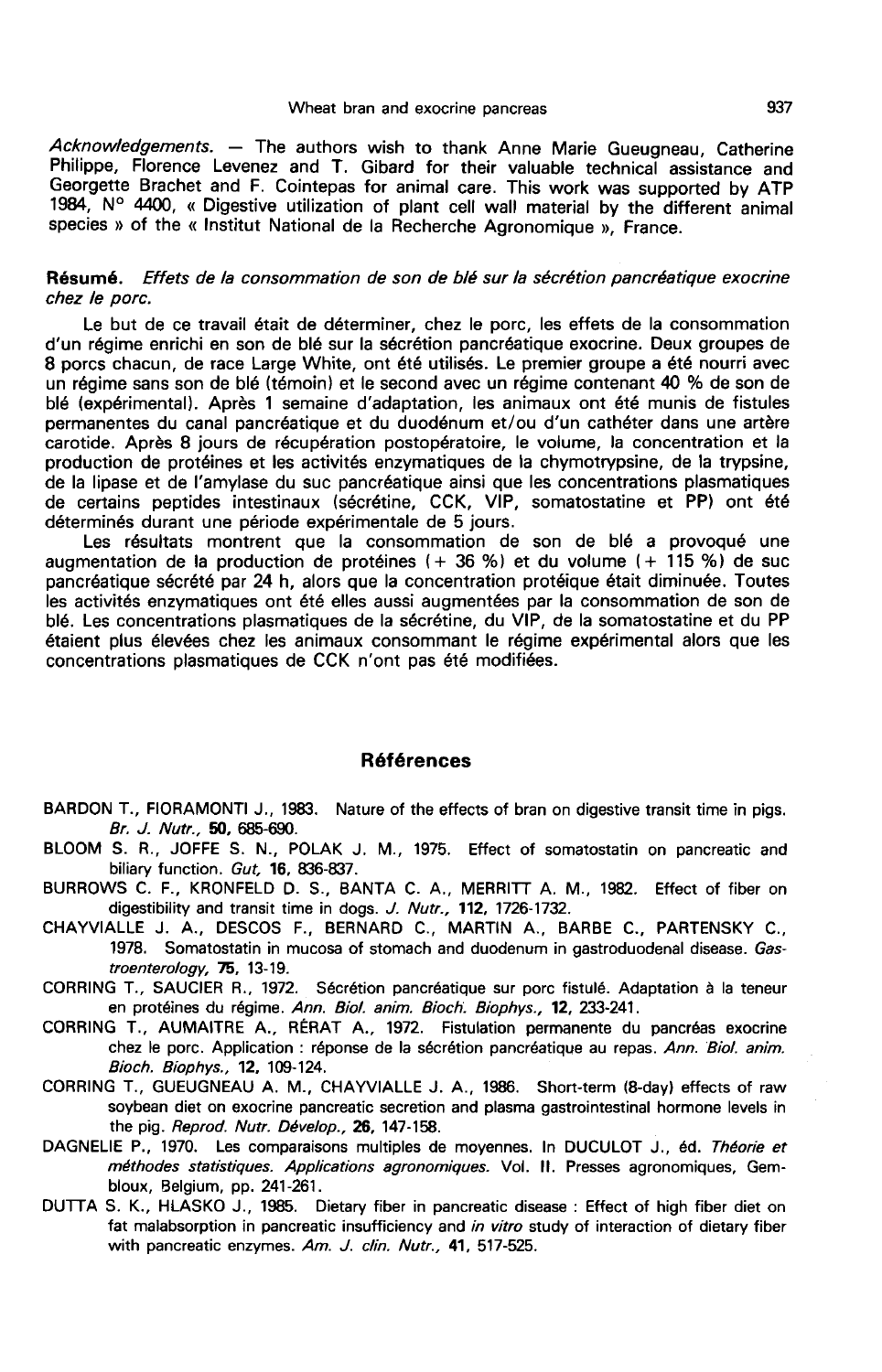- FAHR ENKRUG J., SCHAFFALITZKY de MUCKADELL B. O., HOLST J. J., JENSEN S. L., 1979. Vasoactive intestinal peptide in vagally mediated pancreatic secretion of fluid and HCO<sub>3</sub>. Am. J. Physiol. Endocrinol. Metab. gastrointest. Physiol., 6, E535-E540.
- FOFANA M., CHARIOT J., SOUCHARD M., ROZÉ C., 1981. Influence du son sur le pancréas exocrine chez le rat. Reprod. Nutr. Dévelop., 21, 810.
- HANSEN W. E., SCHULZ G., 1982. Demonstration of four  $\alpha$ -amylase inhibitors in wheat bran. Digestion, 25, 36-37 (abstr.).
- HENRY Y., PEREZ J. M., 1983. Les systèmes d'évaluation de l'énergie dans l'alimentation du porc. Dossiers Elev., 5 (2), 49-64.
- IKEGAMI S., HARADA H., TSUCHIHASHI N., NAGAYAMA S., NISHIDE E., INNAMI S., 1984. Effect of indigestible polysaccharide on pancreatic secretion and biliary output. J. nutr. Sci. Vitaminol., 30, 515-523.
- ISAKSSON G., LUNDOUIST L, AKESSON B., IHSE L, 1982. Influence of dietary fiber on intestinal activities of pancreatic enzymes and on fat absorption in man. Digestion, 25, 39 (abstr.).
- ISAKSSON G., LUNDQUIST L, IHSE L, 1982. Effect of dietary fiber on pancreatic enzyme activity in vitro. Importance of viscosity, pH, ionic strength, adsorption and time of incubation. Gastroenterology, 82, 918-924.
- ISAKSSON G., ASP N. G., IHSE L, 1983. Effects of dietary fiber on pancreatic enzyme activities of ileostomy evacuates and of excretion of fat and nitrogen in the rat. Scand. J. Gastroenterol., 18, 417-423.
- JENSEN S. L., FAHRENKRUG J., HOLST J. J., NIELSEN 0. V., SCHAFFALITZKY de MUCKADELL 0. B., 1978. Secretory effect of V.I.P. on isolated perfused porcine pancreas. Am. J. Physiol., 235, E387-E391.
- JENSEN S. L., HOLST J. J., NIELSEN O. V., REHFELD J. F., 1981. Effect of sulfatation of CCK-8 on its stimulation of the endocrine and the exocrine secretion from the isolated perfused porcine pancreas. Digestion, 22, 305-309.
- JUSTE C., CORRING T., LE COZ Y., 1983. Bile restitution procedure for studying bile secretion in fistulated pigs. Lab. anim. Sci., 33, 199-202.
- KASS M. L., VAN SOEST P. J., POND W. G., LEWIS B., McDOWELL R. E., 1980. Utilization of dietary fiber from alfalfa by growing swine. I. Apparent digestibility of diet componements in specific segments of the gastrointestinal tract. J. anim. Sci., 50, 175-191.
- KONTUREK S. J., MEYERS C. A., KWIECEN N., OBTULOWICS W., TASLER J., OLESSKY J., KOPP B., COY D. H., SCHALLY A. V., 1982. Effect of human pancreatic polypeptide and its C-terminal hexapeptide on pancreatic secretion in man and in the dog. Scand. J. Gastroenterol., 17, 395-399.
- KONTUREK S. J., CIESZKOWSKY M., BILSKI J., KONTUREK J., BIELANSKI W., SCHALLY A. V., 1985. Effect of cyclic hexapeptide analog of somatostatin on pancreatic secretion in dogs (41985). Proc. Soc. exp. Biol. Med., 178, 68-72.
- KUAN K. K., STANOGIAS G., DUNKIN A. C., 1983. The effect of proportion of cell-wall material from luzerne leaf meal on apparent digestibility, rate of passage and gut characteristics in pigs. Anim. Prod., 36, 201-209.
- LIN T. M., EVANS D. C., CHANCE R. E., SPRAY G. F., 1977. Bovine pancreatic polypeptide : action on gastric and pancreatic secretions in dogs. Am. J. Physiol. Endocrinol. Metab. gastrointest. Physiol., 1, E311-E315.
- LOUIE D. S., WILLIAM J. A., OWYANG C., 1985. Action of pancreatic polypeptide on rat pancreatic secretion : in vivo and in vitro. Am. J. Physiol. gastrointest. liver Physiol., 12, G489-G495.
- LOWRY 0. H., ROSEBROUGH N. S., FARR A. L., RANDALL R. M., 1951. Protein measurement with the Folin phenol reagent. J. biol. Chem., 26, 265-275.
- METAIS P., BIETH J., 1968. Détermination de l' $\alpha$ -amylase par une micro-technique. Ann. Biol. clin., 26, 133-142.
- MITSUNAGA T., 1974. Some properties of protease inhibitors in wheat grain. J. nutr. Sci. Vitaminol., 20, 153-159.
- PELLETIER M. J., CHAYVIALLE J. A., MINAIRE Y., 1978. Uneven and transient secretin release after a liquid test meal. Gastroenterology, 75, 1124-1132.